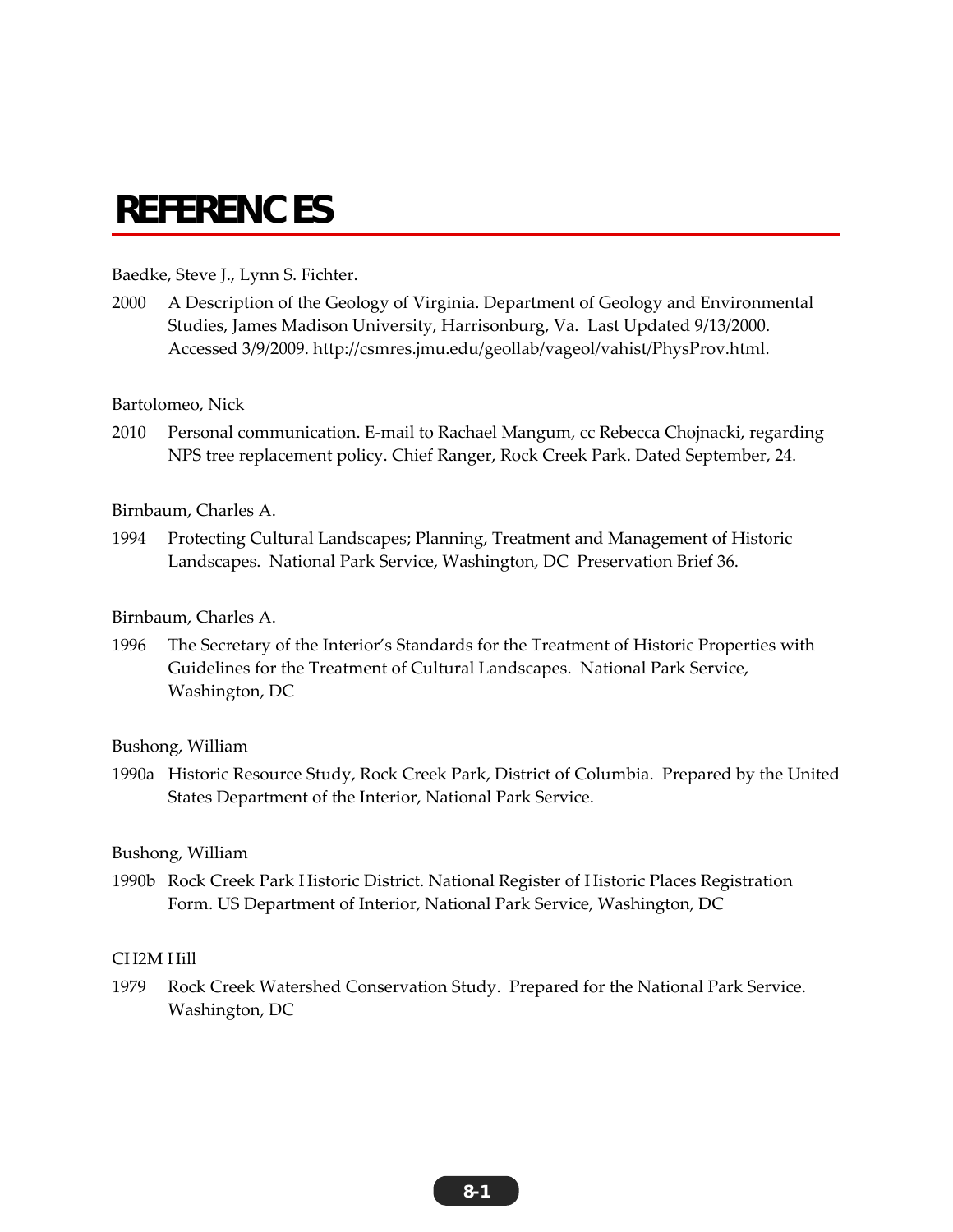# Cowardin et al.

1979 Classification of Wetlands and Deepwater Habitats of the United States. Prepared for the US Department of the Interior, Fish and Wildlife Service, Office if Biological Services, Washington, DC 20240.

# Davis, Timothy

1996 "Rock Creek Park Road System." Historic American Engineering Record Narrative Report, HAER No. DC-55. Report on file at the Library of Congress, Washington, DC

DC Government

2007a District of Columbia Comprehensive Plan Future Land Use Map. Office of Planning, Government of the District of Columbia. Enacted as part of the Comprehensive Plan Amendment Act of 2006 (DC Law 16-299, effective March 8,2007).

# DC Government

2007b District of Columbia Comprehensive Plan Generalized Policy Map. Office of Planning, Government of the District of Columbia. Enacted as part of the Comprehensive Plan Amendment Act of 2006 (DC Law 16-299, effective March 8,2007).

# DC Government

2007c The Comprehensive Plan for the National Capitol: District Elements. DC Office of Documents and Administrative Issuances. Section 3(d) of Bill 16-876 Adopted by the Council of the District of Columbia December 19, 2006.

# DC Government

2008 District of Columbia List of Easement Holders. Office of Planning. http://planning.dc.gov/planning/frames.asp?doc=/planning/lib/planning/preservation/p df/easement\_holders\_updated\_05\_28\_08.pdf. Updated 5/28/2008. Accessed 5/13/2010.

# DCOZ (District of Columbia Office of Planning)

 2006 *The Comprehensive Plan for the National Capital: District Elements*. http://planning.dc.gov/DC/Planning/Across+the+City/Comprehensive+Plan/2006+CoCo mprehensi+Plan.

# DCOZ (District of Columbia Office of Zoning)

1958 Zoning Map of the District of Columbia, Effective May 12, 1958, Containing Amendments through April 1, 1996.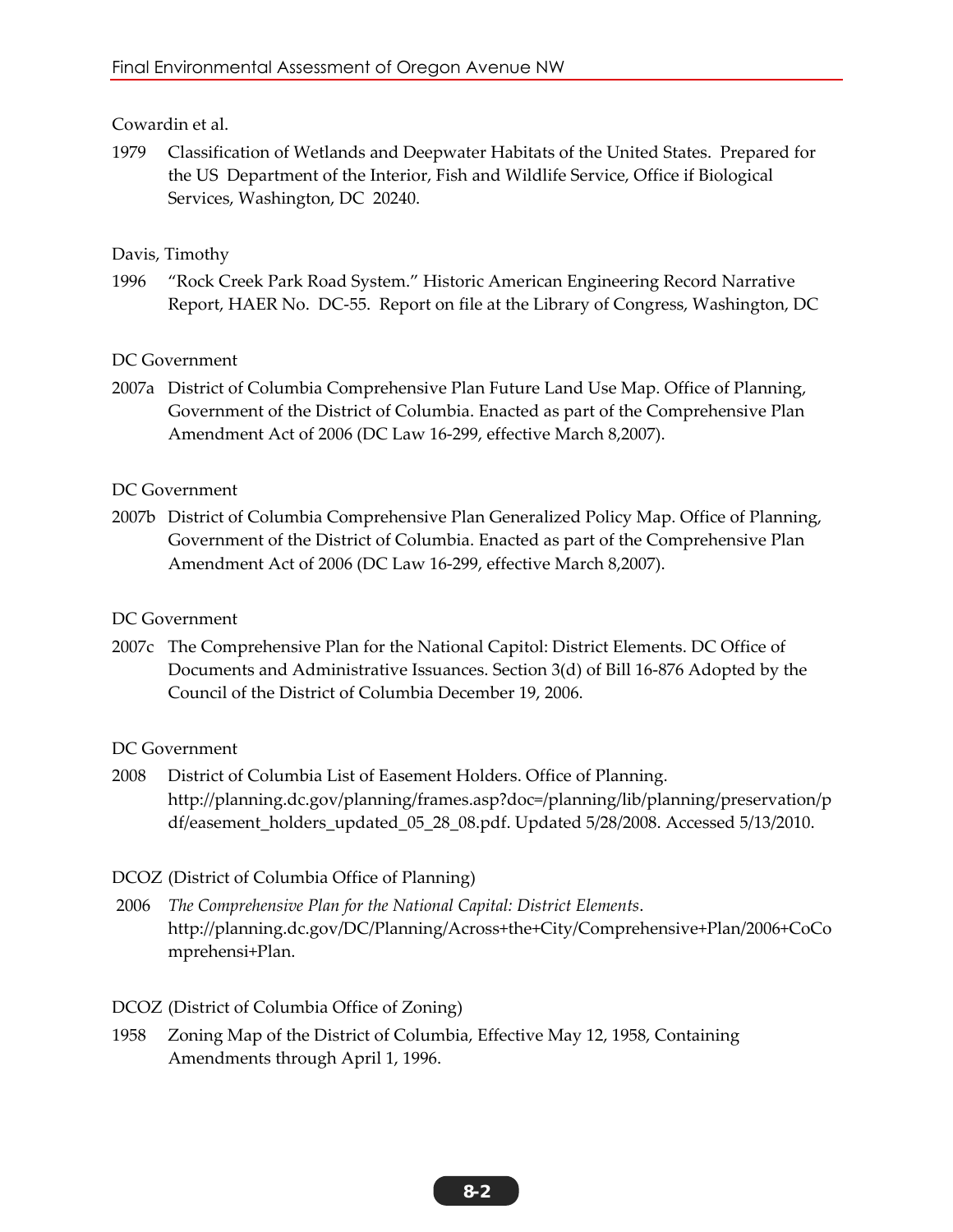DCOZ (District of Columbia Office of Zoning)

2011 Zoning Map – online http://maps.dcoz.dc.gov/#. Accessed 3/29/2011.

DDOE (District Department of the Environment)

2010a Closed Leaking Underground Storage Tank (LUST) Cases. http://ddoe.dc.gov/ddoe/cwp/view,a,1209,q,494854,ddoeNav\_GID,1486,ddoeNav,%7C31 375%7C31377%7C.asp. Updated March 2010. Accessed May 11, 2010.

DDOE (District Department of the Environment)

2010b List of District Regulated Open LUST Cases (Heating Oil Contaminated Sites). http://ddoe.dc.gov/ddoe/cwp/view,a,1209,q,494854,ddoeNav\_GID,1486,ddoeNav,%7C31 375%7C31377%7C.asp. Updated March 2010. Accessed May 11, 2010.

DDOE (District Department of the Environment)

- 2010c List of Federally Regulated Open LUST Cases (Petroleum Contaminated Sites-Not Heating Oil). http://ddoe.dc.gov/ddoe/cwp/view,a,1209,q,494854,ddoeNav\_GID,1486,ddoeNav,%7C31 375%7C31377%7C.asp. Updated March 2010. Accessed May 11, 2010.
- DDOE (District Department of the Environment)
- 2010d List of Know Facilities with Active Underground Storage Tanks in DC. http://ddoe.dc.gov/ddoe/cwp/view,a,1209,q,494854,ddoeNav\_GID,1486,ddoeNav,%7C31 375%7C31377%7C.asp. Updated March 2010. Accessed May 11, 2010.

DDOE (District Department of the Environment)

- 2010 *Rock Creek Watershed Implementation Plan* (WIP). DDOE Watershed Protection Division. Washington, DC. http://ddoe.dc.gov/ddoe/frames.asp?doc=/ddoe/lib/ddoe/stormwaterdiv/A\_Rock\_Creek \_WIP\_2010\_Final.pdf. August 2010.
- DDOE (District Department of the Environment)
- 2011 District of Columbia Chesapeake Bay Program. http://ddoe.dc.gov/ddoe/cwp/view,a,1209,q,494819.asp. Accessed 3/24/2011.
- DDOT (District Department of Transportation)
- 2005 *District of Columbia Bicycle Master Plan*. Washington, DC. http://www.dc.gov/DC/DDOT/On+Your+Street/Bicycles+and+Pedestrians/Bicycles/Bicyc le+Master+Plan/DC+Bicycle+Master+Plan+-+April+2005. April 2005.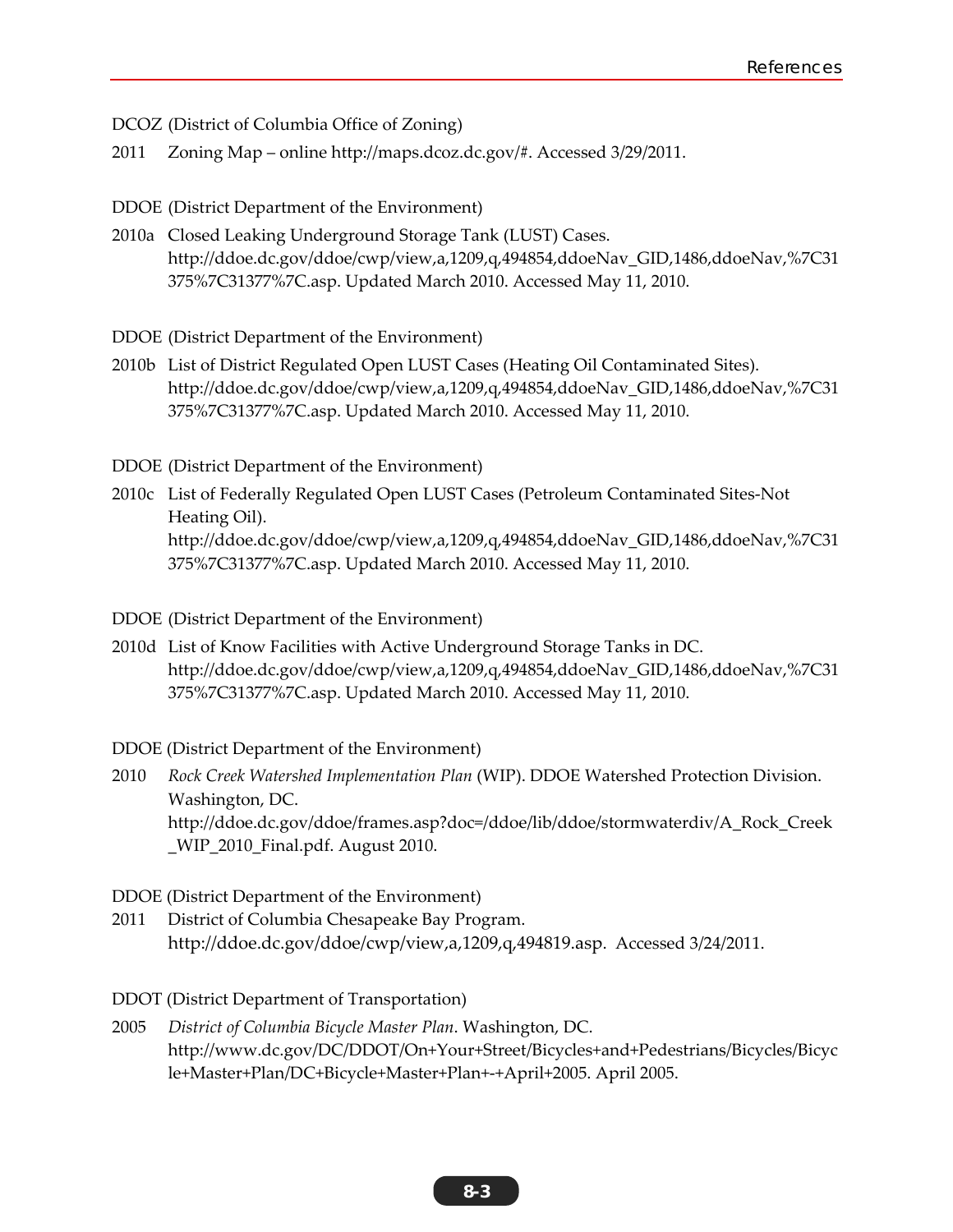DDOT (District Department of Transportation)

- 2009 *District of Columbia Pedestrian Master Plan*. Washington, DC.http://ddot.dc.gov/DC/DDOT/On+Your+Street/Bicycles+and+Pedestrians/Pedestrian s/Pedestrian+Master+Plan. April 2009.
- EDR (Environmental Data Resources, Inc.)
- 2005 Database search for Klingle Road DEIS. DDOT 2005.
- EPA (Enironmental Protection Agency)
- 2004a *Protecting Drinking Water Sources*. EPA Office of Water. http://water.epa.gov/lawsregs/guidance/sdwa/upload/2009\_08\_28\_sdwa\_fs\_30ann\_swp\_ web.pdf. June 2004. Accessed 3/2/2011.
- EPA (Environmental Protection Agency)
- 2010 EnviroMapper for Envirofacts. Accessed February 16, 2010. http://www.epa.gov/enviro.
- EPA (Environmental Protection Agency)
- 2010 Mid-Atlantic Superfund, District of Columbia Superfund Sites. Last updated on June 26, 2008. Accessed February 22, 2010. http://www.epa.gov/reg3hwmd/super/dc.htm.
- Fiedel, Stuart J., John Bedell, and Charles LeeDecker
- 2004 Archeological Identification and Evaluation Study of Rock Creek Park, District of Columbia: Final Year 1 Management Summary. Prepared for the National Capital Region, National Park Service, Washington, DC Prepared by The Louis Berger Group, Inc., Washington, DC

Fiedel, Stuart J., John Bedell, and Charles LeeDecker

2005 Archeological Identification and Evaluation Study of Rock Creek Park, District of Columbia: Final Year 2 Management Summary. Prepared for the National Capital Region, National Park Service, Washington, DC Prepared by The Louis Berger Group, Inc., Washington, DC

Fiedel, Stuart J., John Bedell, and Charles LeeDecker

2006 Archeological Identification and Evaluation Study of Rock Creek Park, District of Columbia: Final Year 3 Management Summary. Prepared for the National Capital Region, National Park Service, Washington, DC Prepared by The Louis Berger Group, Inc., Washington, DC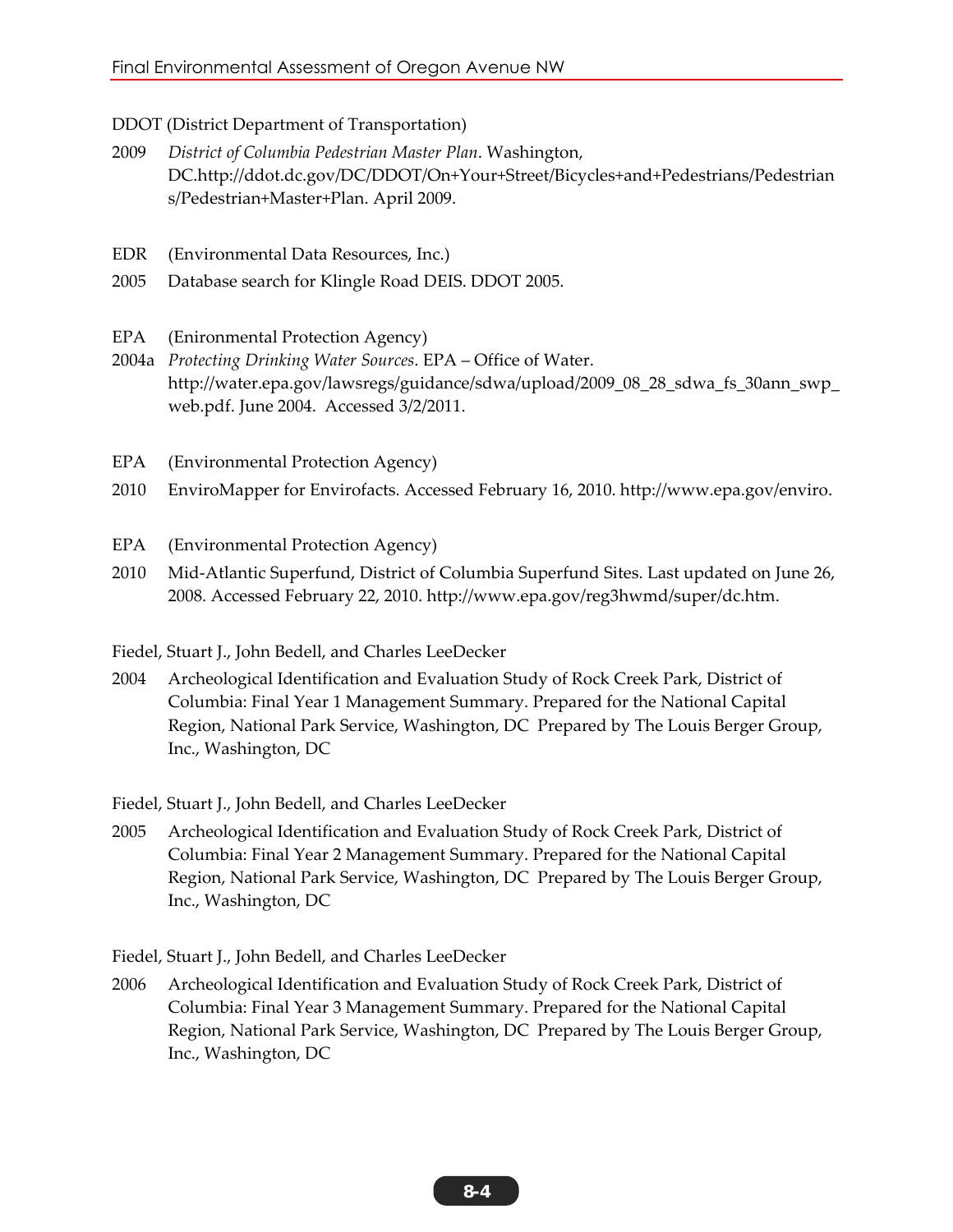Fiedel, Stuart J., John Bedell, Charles LeeDecker, Jason Shellenhamer and Eric Griffitts

2008 "Bold, Rocky, and Picturesque" Archeological Overview and Assessment and Archeological Identification and Evaluation Study Of Rock Creek Park, District Of Columbia. Volume II, Final Report. Prepared for the National Capital Region, National Park Service, Washington, DC Prepared by The Louis Berger Group, Inc., Washington, DC

Fleming, A.H., Drake, A.A. and McCartan, Lucy

1994 Geologic Map of the Washington West quadrangle, District of Columbia, Montgomery and Prince George's Counties, Maryland, and Arlington and Fairfax Counties, Virginia. US Geological Survey, Geologic Quadrangle Map GQ-1748, scale 1:24000. Website: http://ngmdb.usgs.gov/ngm-bin/ILView.pl?sid=q24\_277\_us\_c.sid&vtype=b&sfact=1.5. Accessed 1/3/07.

Gibb, James G. and Sarah Michailof

2010 DRAFT Phase I Archaeological Survey of Portions of Bingham and Milkhouse Runs, Rock Creek National Park, Washington DC Prepared for District Department of the Environment. Prepared by Straughan Environmental Inc., Columbia, Maryland and Biohabitats, Baltimore, Maryland.

## Greenhorne and O'Mara

2010 DRAFT Environmental Assessment for Klingle Valley Trail, Washington, DC. Prepared for US Department of Transportation, Federal Highway Administration and District Department of Transportation in cooperation with the National Park Service.

Highshoe, Gary

1988 Native Trees, Shrubs, and Vines for Urban and Rural America. Van Nostrand Reinhold, New York, NY.

Inashima, Paul Y.

1985 Archeological Investigation of Thirty-One Erosion Control and Bank Stabilization Sites along Rock Creek and Its Tributaries. US Department of the Interior, National Park Service, Denver Service Center, Denver.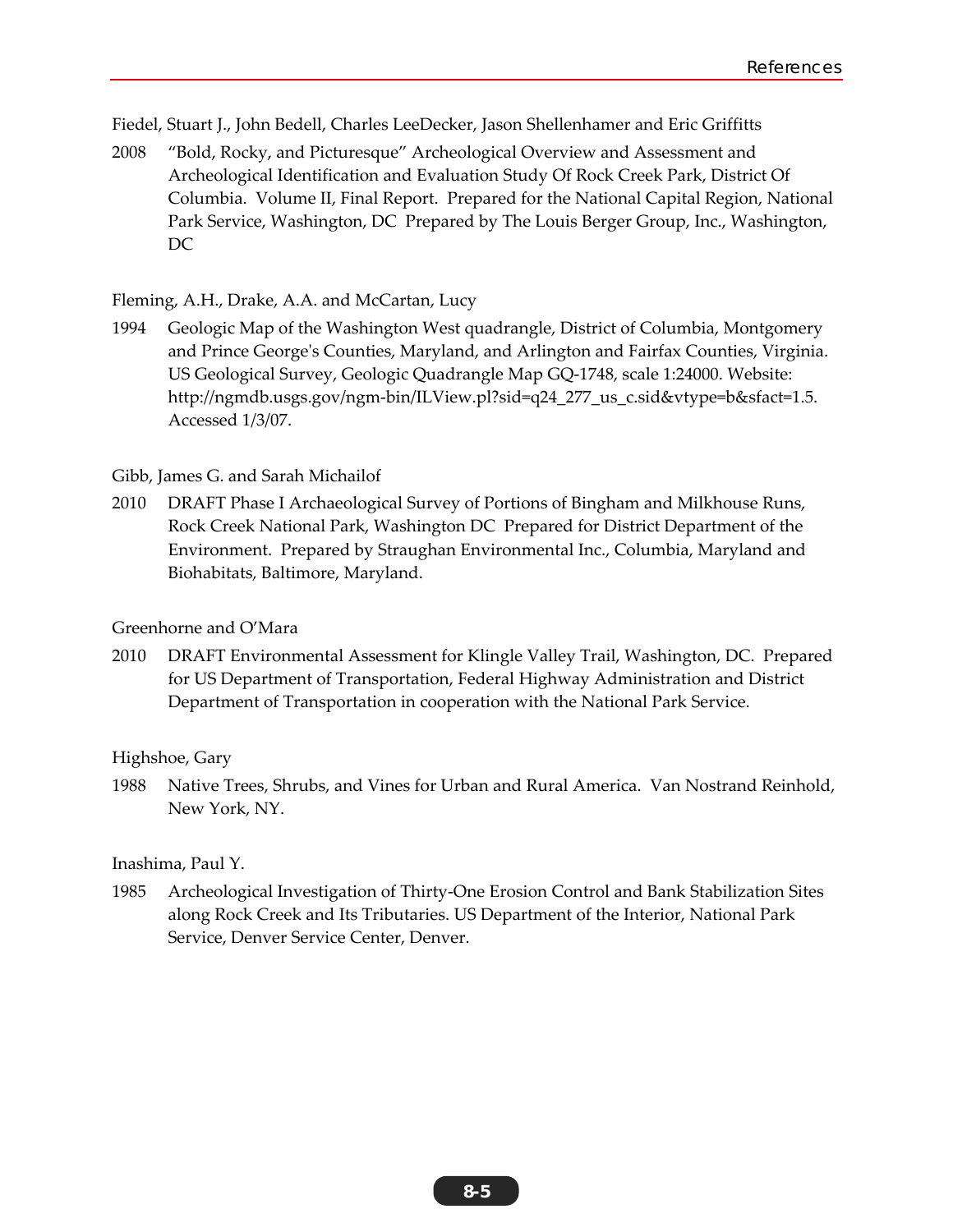# The Louis Berger Group, Inc.

2005 Culvert Architectural Feature Assessment, Reconstruction and Rehabilitation of Rock Creek and Potomac Parkway, From P Street through Beach Drive, PMIS# 44965, 82798, 45197, Rock Creek Park, District of Columbia. Prepared for HNTB Urban Design + Planning, Washington, DC and National Park Service, Denver Service Center, Transportation Division, Denver, Colorado.

# Miranda, Leopoldo

2011 Personal communication from the United States Fish and Wildlife Service with Faisal Hameed, DDOT. Letter dated 1/26/2011.

# Monteleone, Simone

2011 Personal Communication between Simone Monteleone, Cultural Resource Program Manager, Rock Creek Park and Susan L. Bupp, Parsons Cultural Resources Specialist regarding cultural resources and landscapes issues. April 8, 2011.

# Moran, Jennifer

- 1997 Rediscovering Archaeological Resources at Rock Creek Park. Prepared for the National Capital Region, National Park Service, Washington, DC Manuscript on file at the National Capital Region, National Park Service, Washington, DC
- NPS (National Park Service)
- 1998a Draft Cultural Landscapes Inventory. National Park Service, US Department of the Interior Washington, DC On file at the National Park Service Headquarters, Rock Creek Park, Washington, DC
- NPS (National Park Service)
- 1998b Director's Order No. 28: Cultural Resources Management. National Park Service, US Department of the Interior. Electronic document, http://www.nps.gov/policy/DOrders/DOrder28.html, accessed September 13, 2010.
- NPS (National Park Service)
- 1998c NPS- 28: Cultural Resource Management Guideline. National Park Service, US Department of the Interior. Electronic document, http://www.nps.gov/history/history/online\_books/nps28/28contents.htm, accessed September 13, 2010.
- NPS (National Park Service)
- 2000a Director's Order #47, Sound Preservation and Noise Management. Available on the Internet at www.nps.gov/policy/DOrders/DOrder47.html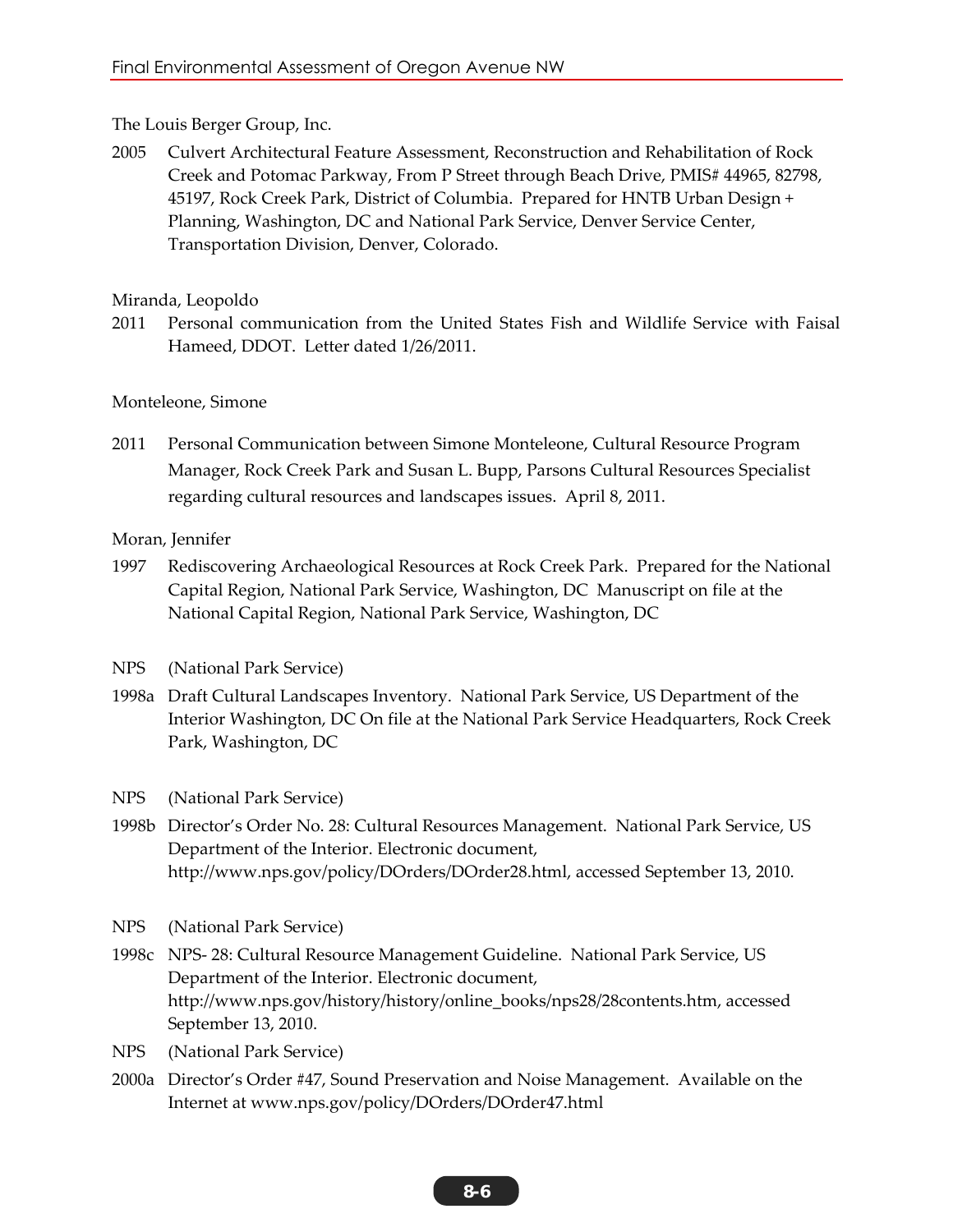- NPS (National Park Service)
- 2000b Management Policies 2001. National Park Service, US Department of the Interior Washington, DC Available at www.nps.gov. 2000 Director's Order #47, Sound Preservation and Noise Management. Available on the Internet at www.nps.gov/policy/DOrders/DOrder47.html
- NPS (National Park Service)
- 2002 Rock Creek Park and the Rock Creek and Potomac Parkway Draft General Management Plan Environmental Impact Statement. Rock Creek Park and the Rock Creek and Potomac Parkway, Washington, DC National Park Service, US Department of the Interior.
- NPS (National Park Service)
- 2003 Rock Creek Park and the Rock Creek and Potomac Parkway Draft General Management Plan Environmental Impact Statement.
- NPS (National Park Service)
- 2003a Linnaean Hill, Rock Creek Park, National Park Service Cultural Landscapes Inventory. 1998, Revised 2003. On file at the National Park Service Headquarters, Rock Creek Park, Washington, D.C.
- NPS (National Park Service)
- 2003b Peirce Mill, Rock Creek Park, National Park Service Cultural Landscapes Inventory. 1998, Revised 2003. On file at the National Park Service Headquarters, Rock Creek Park, Washington, D.C.
- NPS (National Park Service)
- 2009a. National Rivers Inventory. http://www.nps.gov/ncrc/programs/rtca/nri/states/dc.html. Last modified 2/27/2009. Accessed 3/24/2011.
- NPS (National Park Service)
- 2009b Rock Creek Park, Washington D.C. Vegetation/Land Use. June 2009.
- NPS (National Park Service)
- 2010 Detailed Listing of Grants Grouped by Country. Land and Water Conservation Fund. http://waso-lwcf.ncrc.nps.gov/public/index.cfm. Accessed 8/24/2010.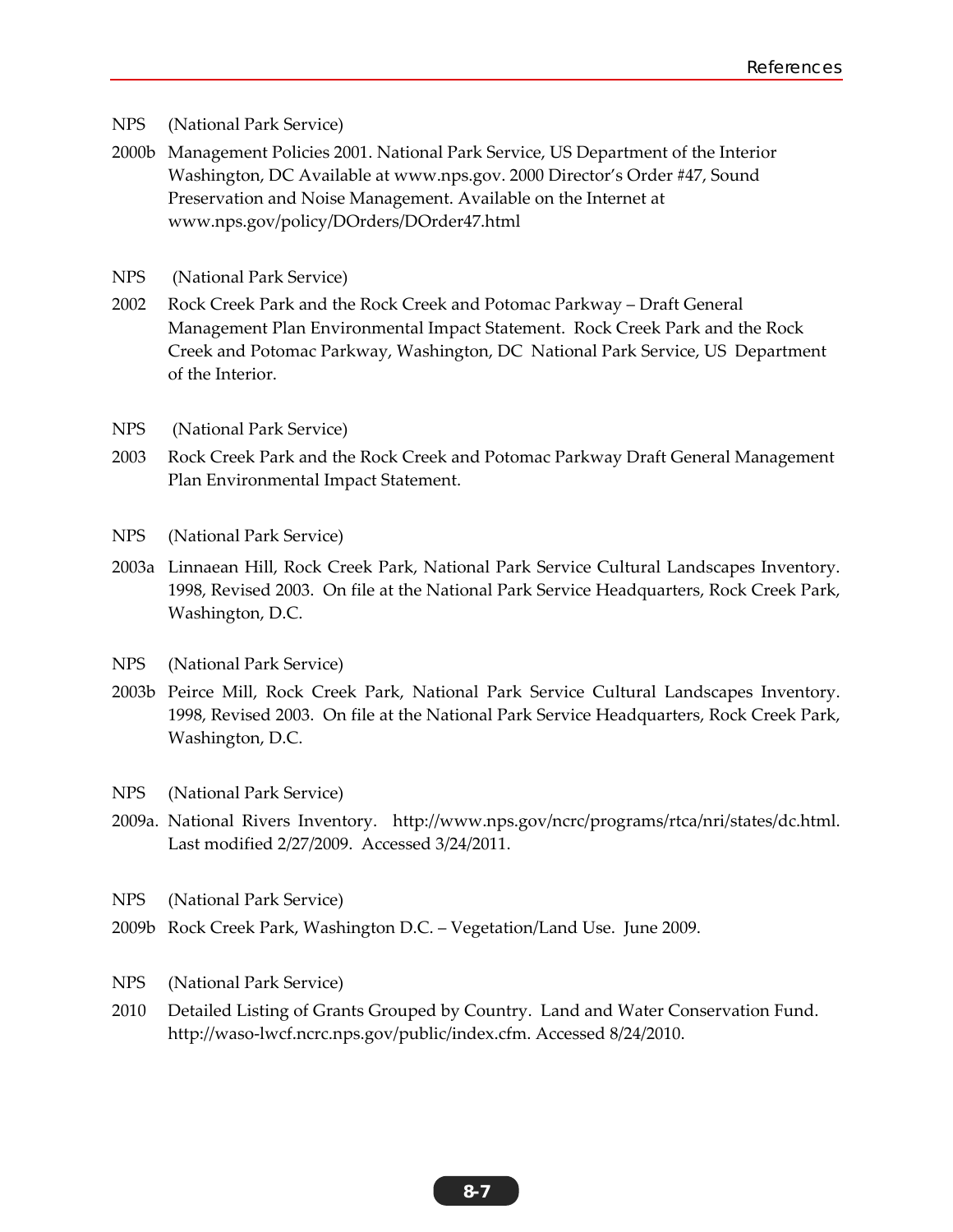## Parsons

2004 Draft June 2004 Traffic Study for Rock Creek Park, Washington, DC prepared for the National Park Service, Denver Service Center, Denver, Colorado.

## Parsons

2008 Blagden Avenue Hiker/Bicycle Trail Rock Creek Park Washington, DC Environmental Assessment and Assessment of Effect. Prepared for District Department of Transportation, Washington, DC by Parsons Transportation Group, Fairfax, VA. March 2008.

## Pfaffko, Mary

2006 *District of Columbia Wildlife Management Plan*. Internal Group of the Fisheries and Wildlife Division, District Department of the Environment.

Robert Peccia & Associates

1997 Traffic Safety Study, Rock Creek Park, Washington, DC Prepared for the US Department of the Interior, National Park Service, Denver Service Center, Denver, Colorado.

Rock Creek Park. (Rock Creek National Park)

2010b Personal Communication. Meeting with Bill Yeaman and Joe Kish , Natural Resources Specialists with Rock Creek Park. August 12, 2010.

Southworth, S., and D. Denenny

2006 *Geologic Map of the National Parks in the National Capital Region, Washington, D.C., Virginia, Maryland and West Virginia.* Scale 1:24,000. Open-File Report OF 2005-1331. Reston, VA: U.S. Geological Survey. http://pubs.er.usgs.gov/usgspubs/ofr/ofr20051331

UNESCO. (United Nations Educational, Scientific, and Cultural Organization)

2010 World Heritage. Online list of World Heritage Sites and Biosphere Reserves. http://whc.unesco.org/en/activities/497/. V3.0, Updated 10 Sep 2010. Accessed 9/10/2010.

US Census Bureau.

2000a DP-1: Profile of General Demographic Characteristics. Summary File 1.

US Census Bureau.

2000b P4. HISPANIC OR LATINO AND NOT HISPANIC OR LATINO BY RACE [73] - Universe: Total Population. Summary File 1.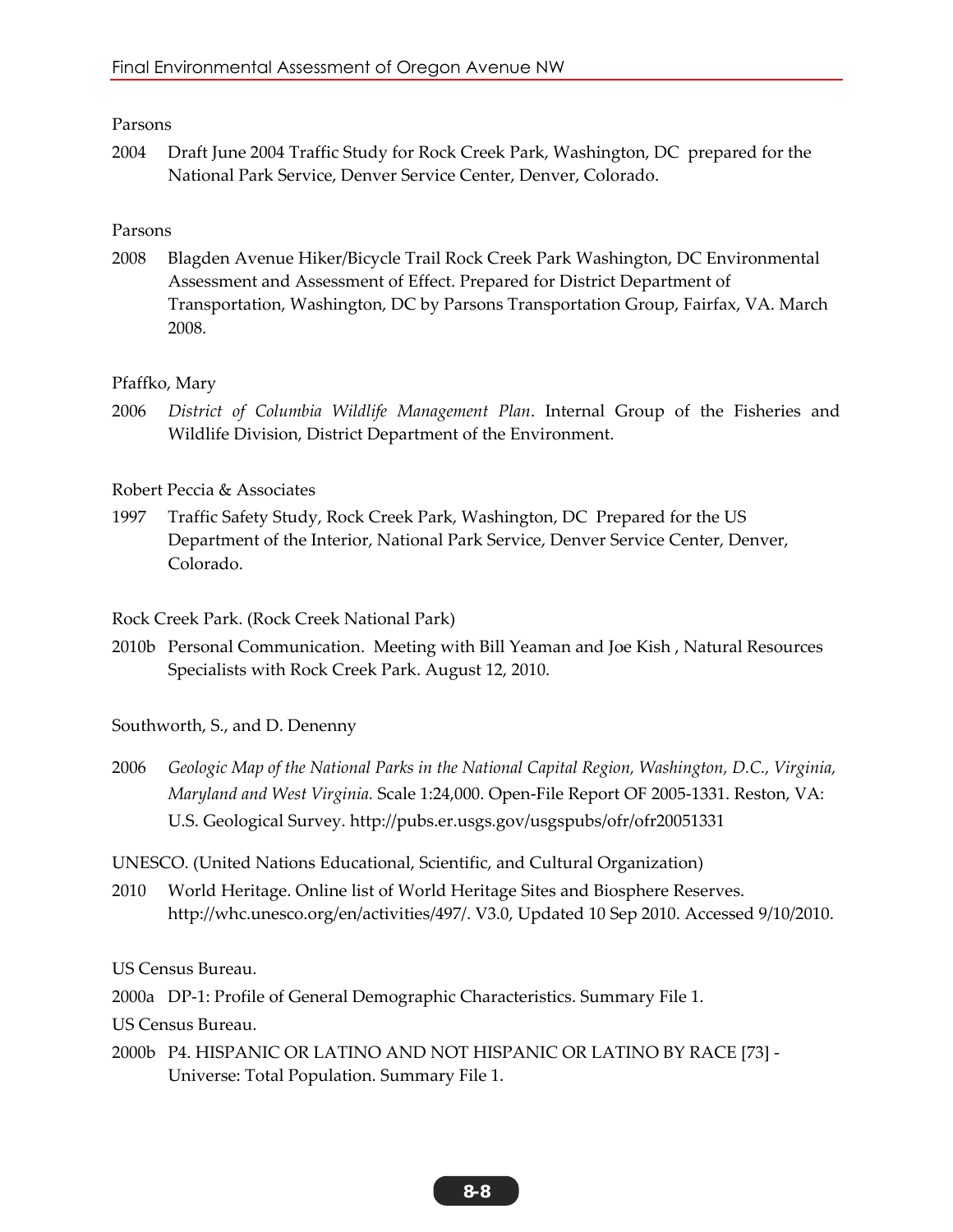US Census Bureau.

2000c P12. SEX BY AGE [49] - Universe: Total Population. Summary File 1.

US Census Bureau.

2000d P88. RATIO OF INCOME IN 1999 TO POVERTY LEVEL [10] - Universe: Population for whom poverty status is determined. Summary File 3.

US Census Bureau.

2000e PCT16. ANCESTRY (FIRST ANCESTRY REPORTED) [111] - Universe: Total population. Summary File 3.

USGS (United States Geological Survey)

2003 USGS-NPS Vegetative Mapping Program. Rock Creek Park, USGS-NPS Vegetation Mapping Program Products. National Park Service Information about Rock Creek Park. Accessed via the Internet at: http://biology.usgs.gov/npsveg/rocr/

USDA (United States Department of Agriculture)

2009 Online Web Soil Survey. District of Columbia - Survey Area Data: Version 5, Sep 14, 2006. http://websoilsurvey.nrcs.usda.gov/app/. Accessed 11-11-2009.

Weeks, Kay D., and Anne E. Grimmer

1995 The Secretary of the Interior's Standards for the Treatment of Historic Properties with Guidelines for Preserving, Rehabilitating, Restoring & Reconstructing Historic Buildings. National Park Service, Washington, DC

Wilbur Smith Associates.

2003 Culvert Inspection Report for Culvert No. 008-C Oregon Avenue over Pinehurst Creek. Prepared for the District Department of Public Works-Transportation, Washington, DC by Wilbur Smith Associates, Falls Church, VA.

William and Mary Department of Education.

2009 Piedmont Geology of Virginia. http://web.wm.edu/geology/virginia/provinces/piedmont/piedmont.html?svr=www. Accessed 3/9/2009.